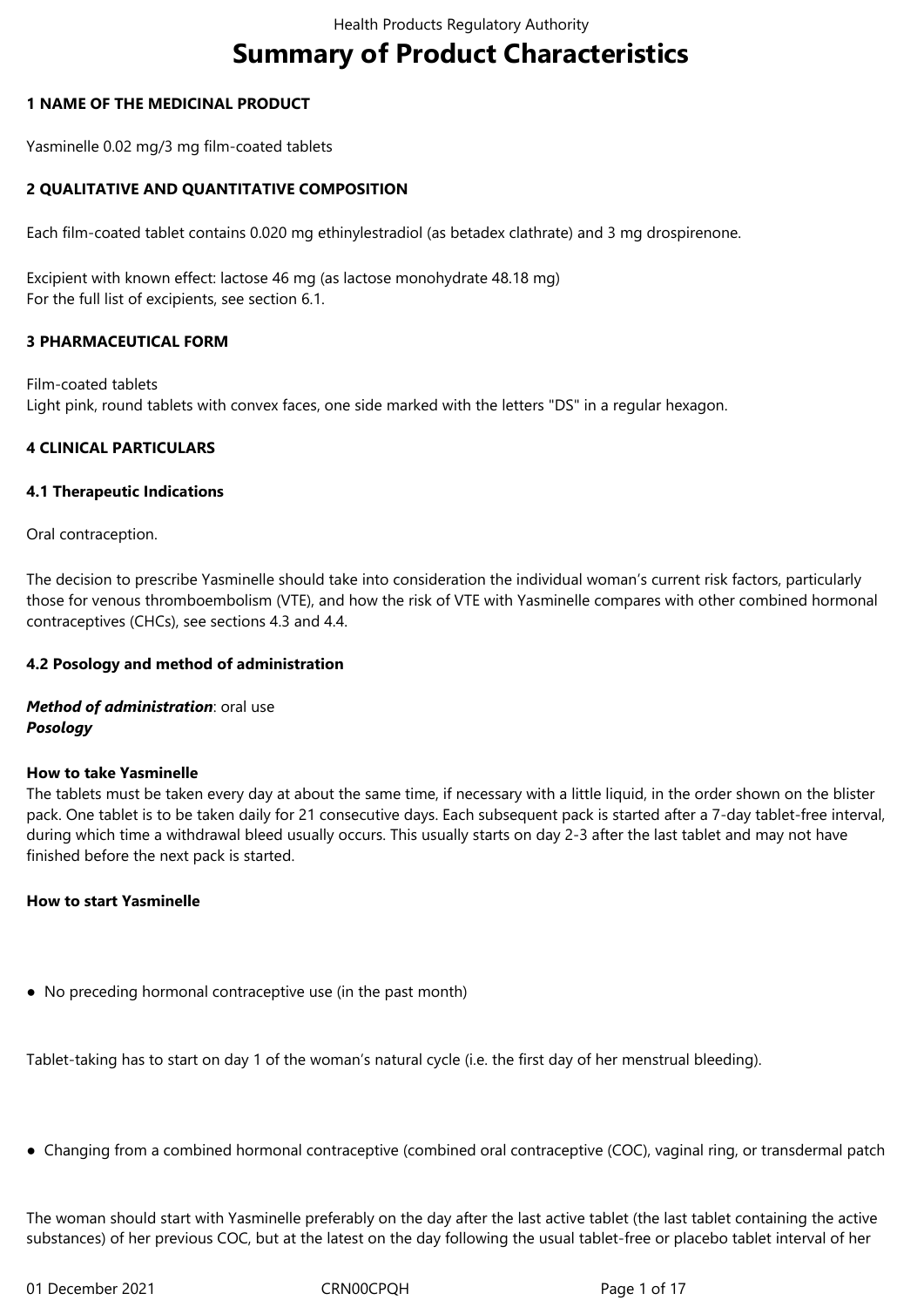previous COC. In case a vaginal ring or transdermal patch has been used, the woman should start using Yasminelle preferably on the day of removal, but at the latest when the next application would have been due.

● Changing from a progestogen-only-method (progestogen-only pill, injection, implant) or from a progestogen-releasing intrauterine system (IUS)

The woman may switch any day from the progestogen-only pill (from an implant or the IUS on the day of its removal, from an injectable when the next injection would be due) but should in all of these cases be advised to additionally use a barrier method for the first 7 days of tablet-taking.

● Following first-trimester abortion

The woman may start immediately. When doing so, she need not take additional contraceptive measures.

• Following delivery or second-trimester abortion

Women should be advised to start at day 21 to 28 after delivery or second-trimester abortion. When starting later, the woman should be advised to additionally use a barrier method for the first 7 days. However, if intercourse has already occurred, pregnancy should be excluded before the actual start of COC use or the woman has to wait for her first menstrual period.

For breastfeeding women see section 4.6.

# **Management of missed tablets**

If the user is **less than 12 hours** late in taking any tablet, contraceptive protection is not reduced. The woman should take the tablet as soon as she remembers and should take further tablets at the usual time.

If she is **more than 12 hours** late in taking any tablet, contraceptive protection may be reduced. The management of missed tablets can be guided by the following two basic rules:

- 1. tablet-taking must never be discontinued for longer than 7 days
- 2. 7 days of uninterrupted tablet-taking are required to attain adequate suppression of the hypothalamic-pituitary-ovarian-axis

Accordingly the following advice can be given in daily practice:

● Week 1

The user should take the last missed tablet as soon as she remembers, even if this means taking two tablets at the same time. She then continues to take tablets at her usual time. In addition, a barrier method such as a condom should be used for the next 7 days. If intercourse took place in the preceding 7 days, the possibility of a pregnancy should be considered. The more tablets are missed and the closer they are to the regular tablet-free interval, the higher the risk of a pregnancy.

#### ● Week 2

The user should take the last missed tablet as soon as she remembers, even if this means taking two tablets at the same time. She then continues to take tablets at her usual time. Provided that the woman has taken her tablets correctly in the 7 days preceding the first missed tablet, there is no need to use extra contraceptive precautions. However, if she has missed more than 1 tablet, the woman should be advised to use extra precautions for 7 days.

01 December 2021 CRN00CPQH Page 2 of 17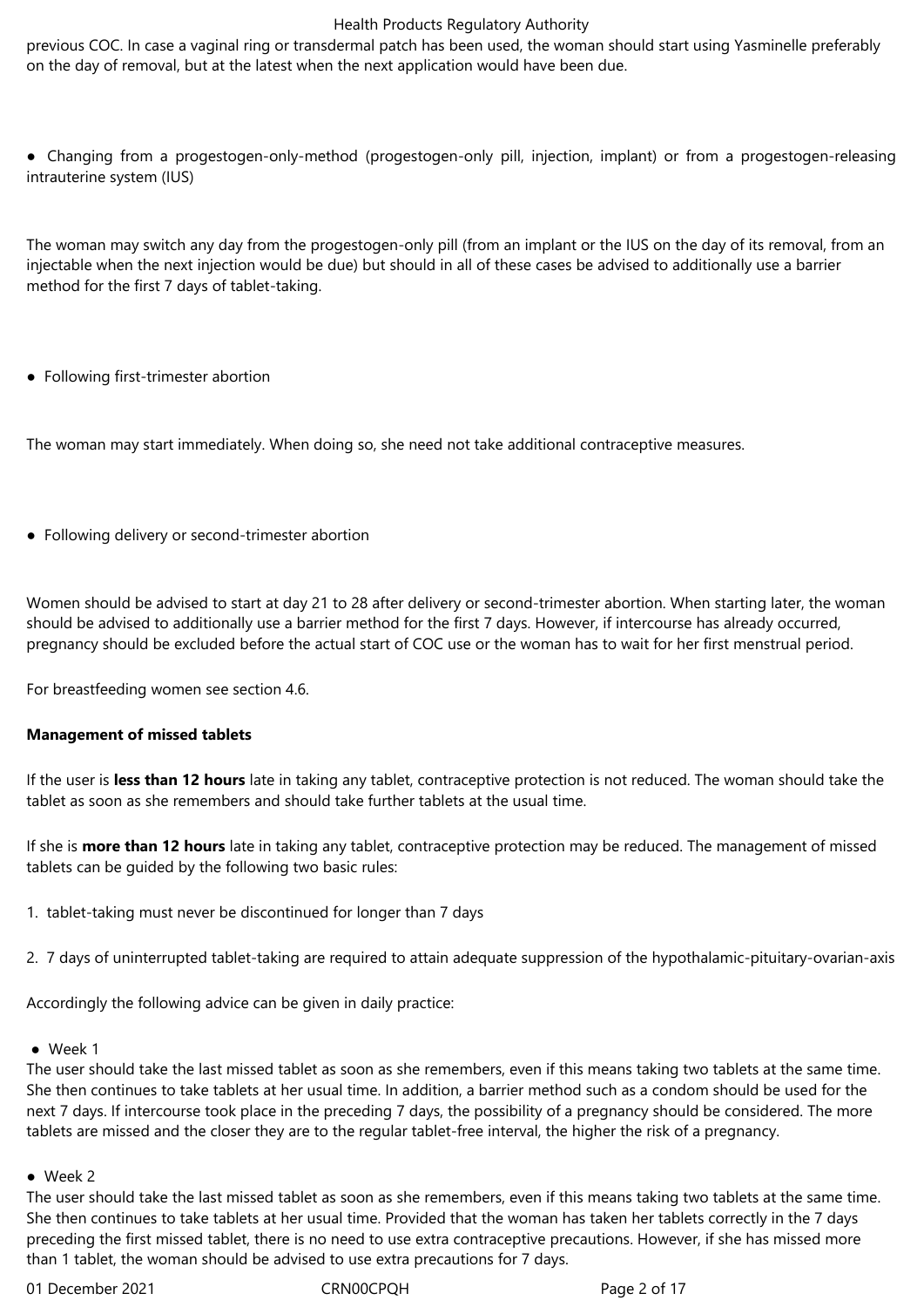#### ● Week 3

The risk of reduced reliability is imminent because of the forthcoming 7-day tablet-free interval. However, by adjusting the tablet-intake schedule, reduced contraceptive protection can still be prevented. By adhering to either of the following two options, there is therefore no need to use extra contraceptive precautions, provided that in the 7 days preceding the first missed tablet the woman has taken all tablets correctly. If this is not the case, she should follow the first of these two options and use extra precautions for the next 7 days as well.

1. The user should take the last missed tablet as soon as she remembers, even if this means taking two tablets at the same time. She then continues to take tablets at her usual time. The next blister pack must be started as soon as the current blister pack is finished, i.e., no gap should be left between packs. The user is unlikely to have a withdrawal bleed until the end of the second pack, but she may experience spotting or breakthrough bleeding on tablet-taking days.

2. The woman may also be advised to discontinue tablet-taking from the current blister pack. She should then have a tablet-free interval of up to 7 days, including the days she missed tablets, and subsequently continue with the next blister pack.

If the woman missed tablets and subsequently has no withdrawal bleed in the first normal tablet-free interval, the possibility of a pregnancy should be considered.

# **Advice in case of gastro-intestinal disturbances**

In case of severe gastro-intestinal disturbances (e.g., vomiting or diarrhoea), absorption may not be complete and additional contraceptive measures should be taken. If vomiting occurs within 3-4 hours after tablet-taking, a new (replacement) tablet should be taken as soon as possible. The new tablet should be taken within 12 hours of the usual time of tablet-taking if possible. If more than 12 hours elapse, the advice concerning missed tablets, as given in section 4.2 "Management of missed tablets", is applicable. If the woman does not want to change her normal tablet-taking schedule, she has to take the extra tablet(s) from another blister pack.

#### **How to postpone a withdrawal bleed**

To delay a period the woman should continue with another blister pack of Yasminelle without a tablet-free interval. The extension can be carried on for as long as wished until the end of the second pack. During the extension the woman may experience breakthrough-bleeding or spotting. Regular intake of Yasminelle is then resumed after the usual 7-day tablet-free interval.

To shift her periods to another day of the week than the woman is used to with her current scheme, she can be advised to shorten her forthcoming tablet-free interval by as many days as she likes. The shorter the interval, the higher the risk that she does not have a withdrawal bleed and will experience breakthrough-bleeding and spotting during the subsequent pack (just as when delaying a period).

# *Additional information on special populations*

*Paediatric population* Yasminelle is only indicated after menarche.

*Elderly* Yasminelle is not indicated after menopause.

*Patients with hepatic impairment* Yasminelle is contraindicated in women with severe hepatic diseases. See also sections 4.3 and 5.2.

#### *Patients with renal impairment*

Yasminelle is contraindicated in women with severe renal insufficiency or acute renal failure. See also sections 4.3 and 5.2.

# **4.3 Contraindications**

01 December 2021 CRN00CPQH Page 3 of 17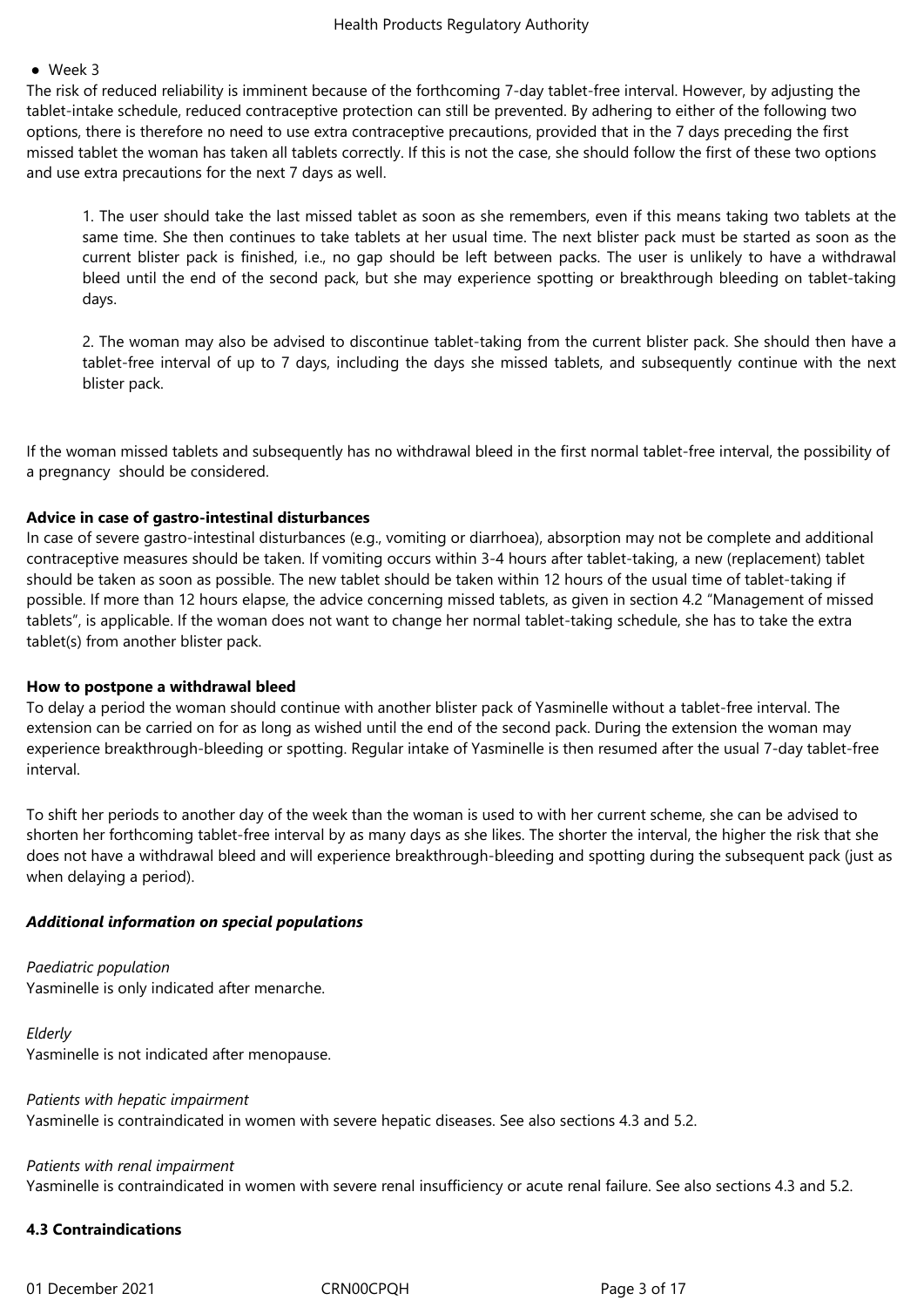Combined hormonal contraceptives (CHCs) should not be used in the following conditions. Should any of the conditions appear for the first time during CHC use, the product should be stopped immediately.

- Presence or risk of venous thromboembolism (VTE)
	- Venous thromboembolism current VTE (on anticoagulants) or history of (e.g. deep venous thrombosis [DVT] or pulmonary embolism [PE]).
	- Known hereditary or acquired predisposition for venous thromboembolism, such as APC resistance,
	- (including Factor V Leiden), antithrombin-III-deficiency, protein C deficiency, protein S deficiency
	- Major surgery with prolonged immobilisation (see section 4.4)
	- A high risk of venous thromboembolism due to the presence of multiple risk factors (see section 4.4)
- Presence or risk of arterial thromboembolism (ATE)
	- Arterial thromboembolism current arterial thromboembolism, history of arterial thromboembolism (e.g. myocardial infarction) or prodromal condition (e.g. angina pectoris)
	- ● Cerebrovascular disease current stroke, history of stroke or prodromal condition (e.g. transient ischaemic attack, TIA)
	- Known hereditary or acquired predisposition for arterial thromboembolism, such as
	- hyperhomocysteinaemia and antiphospholipid-antibodies (anticardiolipin-antibodies, lupus anticoagulant).
		- History of migraine with focal neurological symptoms.
	- ● A high risk of arterial thromboembolism due to multiple risk factors (see section 4.4) or to the presence of one serious risk factor such as:
		- diabetes mellitus with vascular symptoms
		- severe hypertension
		- severe dyslipoproteinaemia
- Presence or history of severe hepatic disease as long as liver function values have not returned to normal
- Severe renal insufficiency or acute renal failure
- Presence or history of liver tumours (benign or malignant)
- Known or suspected sex-steroid influenced malignancies (e.g. of the genital organs or the breasts)
- Undiagnosed vaginal bleeding
- Hypersensitivity to the active substances or to any of the excipients listed in section 6.1.

Yasminelle is contraindicated for concomitant use with the medicinal products containing ombitasvir/paritaprevir/ritonavir and dasabuvir or medicinal products containing glecaprevir/pibrentasvir (see sections 4.4 and 4.5).

# **4.4 Special warnings and precautions for use**

# **Warnings**

● If any of the conditions or risk factors mentioned below is present, the suitability of Yasminelle should be discussed with the woman.

● In the event of aggravation, or first appearance of any of these conditions or risk factors, the woman should be advised to contact her doctor to determine whether the use of Yasminelle should be discontinued.

● In case of suspected or confirmed VTE or ATE, CHC use should be discontinued. In case anti-coagulant therapy is started, adequate alternative contraception should be initiated because of the teratogenicity of anticoagulant therapy (coumarins).

● Circulatory Disorders

# **Risk of venous thromboembolism (VTE)**

The use of any combined hormonal contraceptive (CHC) increases the risk of venous thromboembolism (VTE) compared with no use. **Products that contain levonorgestrel , norgestimate or norethisterone are associated with the lowest risk of VTE. Other products such as Yasminelle may have up to twice this level of risk. The decision to use any product other than one with the lowest VTE risk should be taken only after a discussion with the woman to ensure she understands the risk of VTE with Yasminelle, how her current risk factors influence this risk, and that her VTE risk is highest in the first**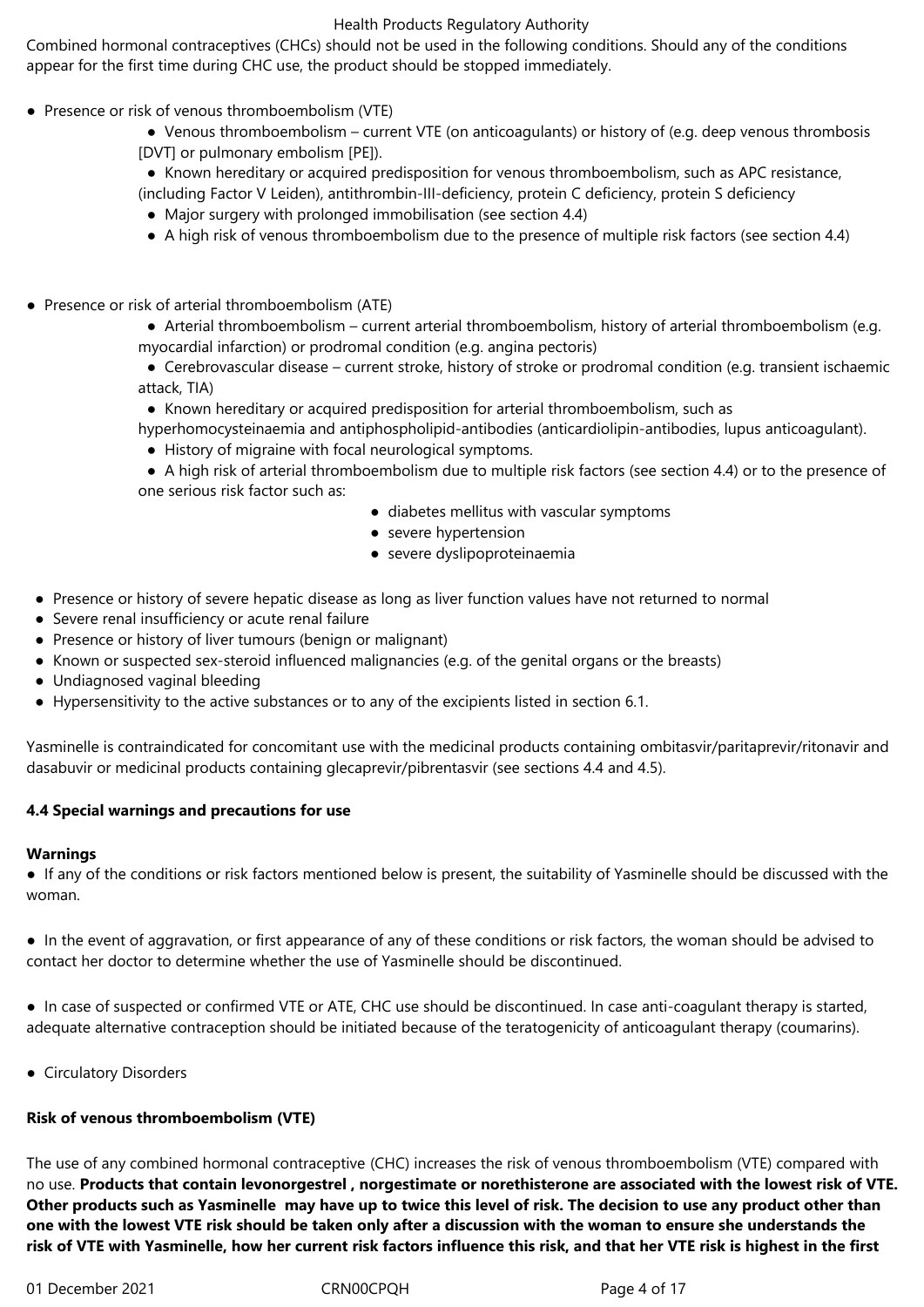# **ever year of use. There is also some evidence that the risk is increased when a CHC is re-started after a break in use of 4 weeks or more.**

In women who do not use a CHC and are not pregnant about 2 out of 10,000 will develop a VTE over the period of one year. However, in any individual woman the risk may be far higher, depending on her underlying risk factors (see below).

It is estimated<sup>1</sup> that out of 10,000 women who use a CHC containing drospirenone between 9 and 12 women will develop a VTE in one year; this compares with about  $6^2$  in women who use a levonorgestrel-containing CHC.

In both cases, the number of VTEs per year is fewer than the number expected during pregnancy or in the postpartum period. VTE may be fatal in 1-2% of the cases.



# **Number of VTE events per 10,000 women in one year**

\_\_\_\_\_\_\_\_\_\_\_\_\_\_\_\_\_\_\_\_\_\_\_\_\_\_\_\_\_\_\_\_\_\_\_\_\_\_\_\_\_\_\_\_\_\_\_\_\_\_

Extremely rarely, thrombosis has been reported to occur in CHC users in other blood vessels, e.g. hepatic, mesenteric, renal or retinal veins and arteries.

# **Risk factors for VTE**

The risk for venous thromboembolic complications in CHC users may increase substantially in a woman with additional risk factors, particularly if there are multiple risk factors (see table).

Yasminelle is contraindicated if a woman has multiple risk factors that put her at high risk of venous thrombosis (see section 4.3). If a woman has more than one risk factor, it is possible that the increase in risk is greater than the sum of the individual factors – in this case her total risk of VTE should be considered. If the balance of benefits and risks is considered to be negative a CHC should not be prescribed (see section 4.3).

01 December 2021 CRN00CPQH Page 5 of 17

<sup>&</sup>lt;sup>1</sup> These incidences were estimated from the totality of the epidemiological study data, using relative risks for the different products compared with levonorgestrel-containing CHCs.

 $^2$  Mid-point of range of 5-7 per 10,000 WY, based on a relative risk for CHCs containing levonorgestrel versus non-use of approximately 2.3 to 3.6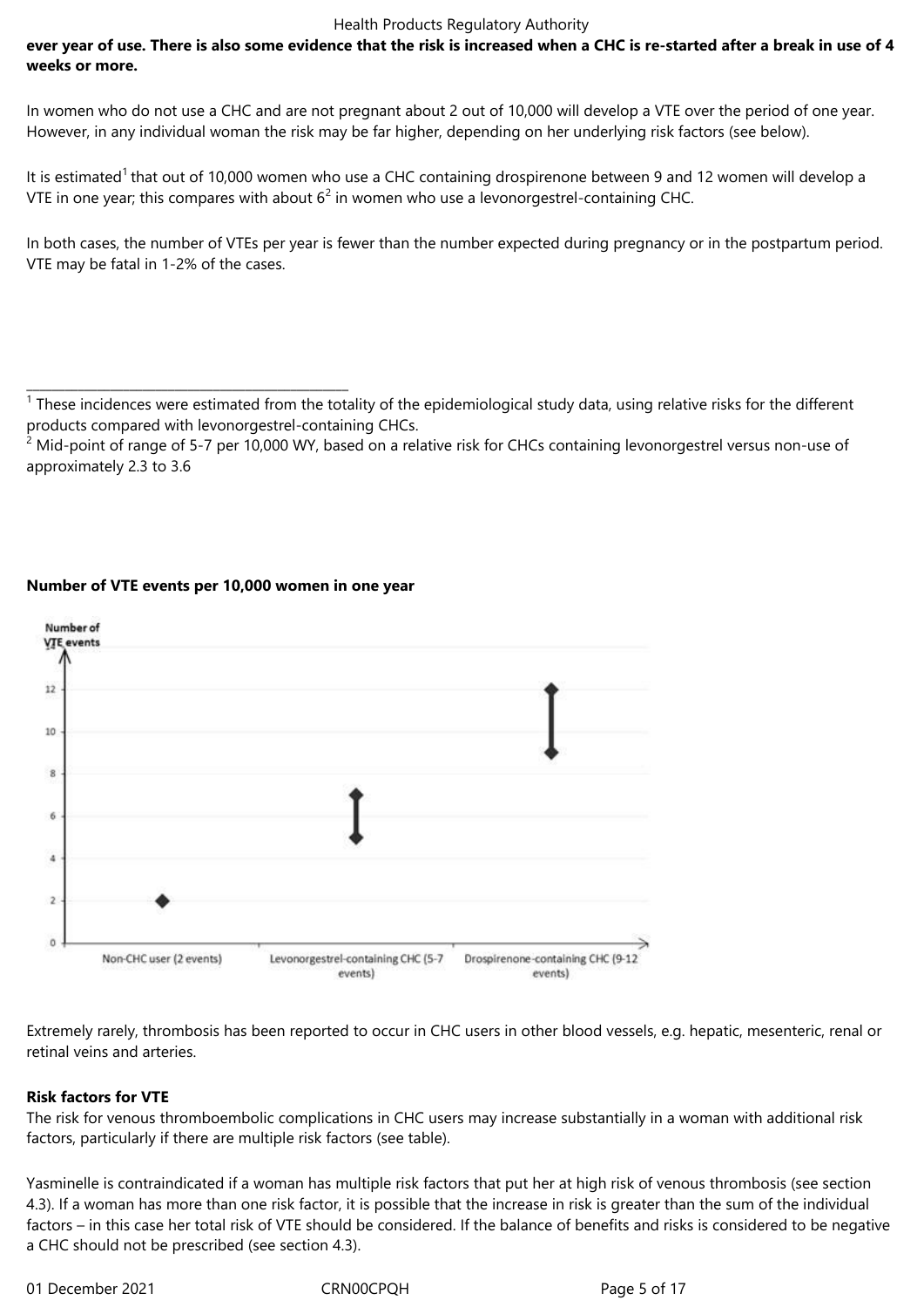# **Table: Risk factors for VTE**

| <b>Risk factor</b>                                                   | <b>Comment</b>                                             |
|----------------------------------------------------------------------|------------------------------------------------------------|
| Obesity (body mass index over 30 kg/m <sup>2</sup> )                 | Risk increases substantially as BMI rises.                 |
|                                                                      | Particularly important to consider if other risk factors   |
|                                                                      | also present.                                              |
| Prolonged immobilisation, major surgery, any surgery to the legs or  | In these situations it is advisable to discontinue use of  |
| pelvis, neurosurgery, or major trauma                                | the pill (in the case of elective surgery at least four    |
|                                                                      | weeks in advance) and not resume until two weeks           |
|                                                                      | after complete remobilisation. Another method of           |
| Note: temporary immobilisation including air travel > 4 hours can    | contraception should be used to avoid unintentional        |
| also be a risk factor for VTE, particularly in women with other risk | pregnancy.                                                 |
| factors                                                              | Antithrombotic treatment should be considered if           |
|                                                                      | Yasminelle has not been discontinued in advance.           |
| Positive family history (venous thromboembolism ever in a sibling or | If a hereditary predisposition is suspected, the woman     |
| parent especially at a relatively early age e.g. before 50).         | should be referred to a specialist for advice before       |
|                                                                      | deciding about any CHC use                                 |
| Other medical conditions associated with VTE                         | Cancer, systemic lupus erythematosus, haemolytic           |
|                                                                      | uraemic syndrome, chronic inflammatory bowel               |
|                                                                      | disease (Crohn's disease or ulcerative colitis) and sickle |
|                                                                      | cell disease                                               |
| Increasing age                                                       | Particularly above 35 years                                |

There is no consensus about the possible role of varicose veins and superficial thrombophlebitis in the onset or progression of venous thrombosis.

The increased risk of thromboembolism in pregnancy, and particularly the 6-week period of the puerperium, must be considered (for information on "Pregnancy and lactation" see section 4.6).

## **Symptoms of VTE (deep vein thrombosis and pulmonary embolism)**

In the event of symptoms women should be advised to seek urgent medical attention and to inform the healthcare professional that she is taking a CHC.

Symptoms of deep vein thrombosis (DVT) can include:

- unilateral swelling of the leg and/or foot or along a vein in the leg;
- pain or tenderness in the leg which may be felt only when standing or walking,
- increased warmth in the affected leg; red or discoloured skin on the leg.

Symptoms of pulmonary embolism (PE) can include:

- sudden onset of unexplained shortness of breath or rapid breathing;
- sudden coughing which may be associated with haemoptysis;
- sharp chest pain;
- severe light headedness or dizziness;
- rapid or irregular heartbeat.

Some of these symptoms (e.g. "shortness of breath", "coughing") are non-specific and might be misinterpreted as more common or less severe events (e.g. respiratory tract infections). Other signs of vascular occlusion can include: sudden pain, swelling and slight blue discoloration of an extremity.

If the occlusion occurs in the eye symptoms can range from painless blurring of vision which can progress to loss of vision. Sometimes loss of vision can occur almost immediately.

# **Risk of arterial thromboembolism (ATE)**

Epidemiological studies have associated the use of CHCs with an increased risk for arterial thromboembolism (myocardial infarction) or for cerebrovascular accident (e.g. transient ischaemic attack, stroke). Arterial thromboembolic events may be fatal.

# **Risk factors for ATE**

01 December 2021 CRN00CPQH Page 6 of 17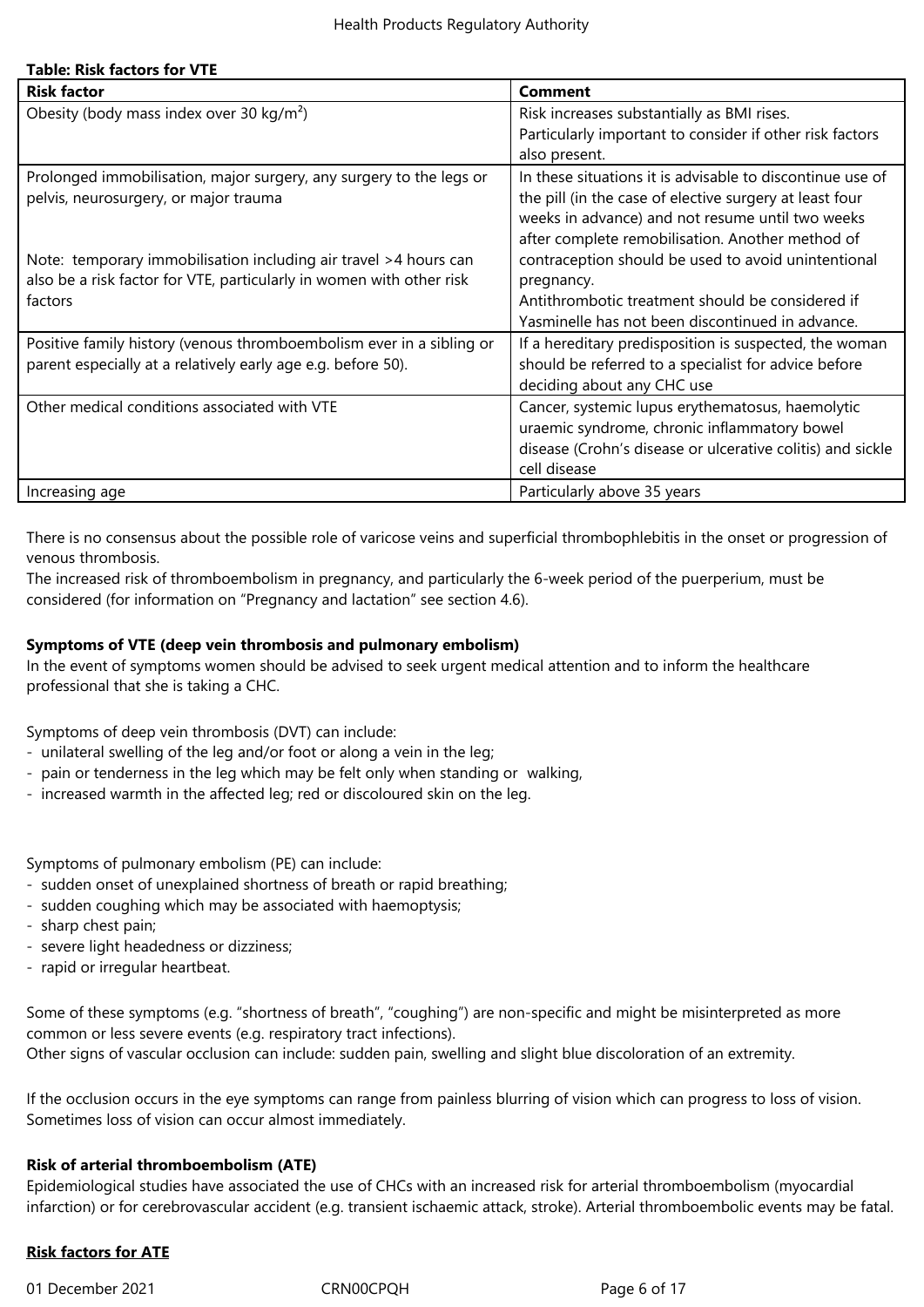The risk of arterial thromboembolic complications or of a cerebrovascular accident in CHC users increases in women with risk factors (see table). Yasminelle is contraindicated if a woman has one serious or multiple risk factors for ATE that puts her at high risk of arterial thrombosis (see section 4.3). If a woman has more than one risk factor, it is possible that the increase in risk is greater than the sum of the individual factors - in this case her total risk should be considered. If the balance of benefits and risks is considered to be negative a CHC should not be prescribed (see section 4.3).

# **Table: Risk factors for ATE**

| <b>Risk factor</b>                                                                                                                  | <b>Comment</b>                                                                                                                                                                      |
|-------------------------------------------------------------------------------------------------------------------------------------|-------------------------------------------------------------------------------------------------------------------------------------------------------------------------------------|
| Increasing age                                                                                                                      | Particularly above 35 years                                                                                                                                                         |
| Smoking                                                                                                                             | Women should be advised not to smoke if they wish to<br>use a CHC. Women over 35 who continue to smoke<br>should be strongly advised to use a different method<br>of contraception. |
| Hypertension                                                                                                                        |                                                                                                                                                                                     |
| Obesity (body mass index over 30 kg/m2)                                                                                             | Risk increases substantially as BMI increases.<br>Particularly important in women with additional risk<br>factors                                                                   |
| Positive family history (arterial thromboembolism ever in a sibling or<br>parent especially at relatively early age e.g. below 50). | If a hereditary predisposition is suspected, the woman<br>should be referred to a specialist for advice before<br>deciding about any CHC use                                        |
| Migraine                                                                                                                            | An increase in frequency or severity of migraine during<br>CHC use (which may be prodromal of a<br>cerebrovascular event) may be a reason for immediate<br>discontinuation          |
| Other medical conditions associated with adverse vascular events                                                                    | Diabetes mellitus, hyperhomocysteinaemia, valvular<br>heart disease and atrial fibrillation,<br>dyslipoproteinaemia and systemic lupus<br>erythematosus.                            |

# **Symptoms of ATE**

In the event of symptoms women should be advised to seek urgent medical attention and to inform the healthcare professional that she is taking a CHC.

Symptoms of a cerebrovascular accident can include:

- sudden numbness or weakness of the face, arm or leg, especially on one side of the body;
- sudden trouble walking, dizziness, loss of balance or coordination;
- sudden confusion, trouble speaking or understanding;
- sudden trouble seeing in one or both eyes;
- sudden, severe or prolonged headache with no known cause;
- loss of consciousness or fainting with or without seizure.

Temporary symptoms suggest the event is a transient ischaemic attack (TIA).

Symptoms of myocardial infarction (MI) can include:

- pain, discomfort, pressure, heaviness, sensation of squeezing or fullness in the chest, arm, or below the breastbone;
- discomfort radiating to the back, jaw, throat, arm, stomach;
- feeling of being full, having indigestion or choking;
- sweating, nausea, vomiting or dizziness;
- extreme weakness, anxiety, or shortness of breath;
- rapid or irregular heartbeats.

# ● Tumours

An increased risk of cervical cancer in long-term users of COCs (> 5 years) has been reported in some epidemiological studies, but there continues to be controversy about the extent to which this finding is attributable to the confounding effects of sexual behaviour and other factors such as human papilloma virus (HPV).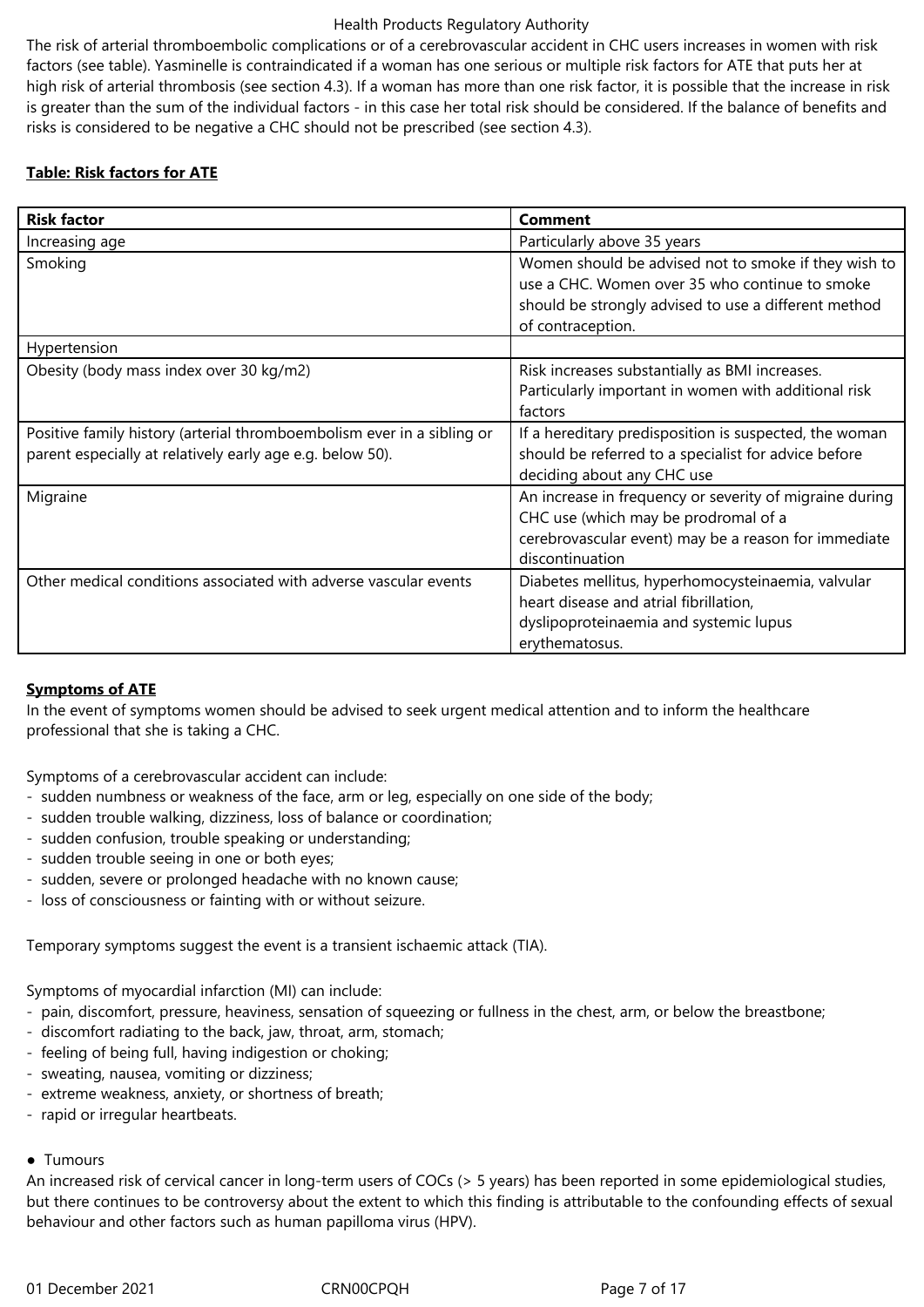A meta-analysis from 54 epidemiological studies reported that there is a slightly increased relative risk (RR = 1.24) of having breast cancer diagnosed in women who are currently using COCs. The excess risk gradually disappears during the course of the 10 years after cessation of COC use. Because breast cancer is rare in women under 40 years of age, the excess number of breast cancer diagnoses in current and recent COC users is small in relation to the overall risk of breast cancer. These studies do not provide evidence for causation. The observed pattern of increased risk may be due to an earlier diagnosis of breast cancer in COC users, the biological effects of COCs or a combination of both. The breast cancers diagnosed in ever-users tend to be less advanced clinically than the cancers diagnosed in never-users.

In rare cases, benign liver tumours, and even more rarely, malignant liver tumours have been reported in users of COCs. In isolated cases, these tumours have led to life-threatening intra-abdominal haemorrhages. A hepatic tumour should be considered in the differential diagnosis when severe upper abdominal pain, liver enlargement or signs of intra-abdominal haemorrhage occur in women taking COCs.

With the use of the higher-dosed COCs (50 µg ethinylestradiol) the risk of endometrial and ovarian cancer is reduced. Whether this also applies to lower-dosed COCs remains to be confirmed.

# ● Other conditions

The progestin component in Yasminelle is an aldosterone antagonist with potassium sparing properties. In most cases, no increase of potassium levels is to be expected. In a clinical study, however in some patients with mild or moderate renal impairment and concomitant use of potassium-sparing medicinal products serum potassium levels slightly, but not significantly, increased during drospirenone intake. Therefore, it is recommended to check serum potassium during the first treatment cycle in patients presenting with renal insufficiency and a pretreatment serum potassium in the upper reference range, and particularly during concomitant use of potassium sparing medicinal products. See also section 4.5.

Women with hypertriglyceridemia, or a family history thereof, may be at an increased risk of pancreatitis when using COCs.

Although small increases in blood pressure have been reported in many women taking COCs, clinically relevant increases are rare. Only in these rare cases an immediate discontinuation of COC use is justified. If, during the use of a COC in preexisting hypertension, constantly elevated blood pressure values or a significant increase in blood pressure do not respond adequately to antihypertensive treatment, the COC must be withdrawn. Where considered appropriate, COC use may be resumed if normotensive values can be achieved with antihypertensive therapy.

The following conditions have been reported to occur or deteriorate with both pregnancy and COC use, but the evidence of an association with COC use is inconclusive: jaundice and/or pruritus related to cholestasis; gallstones; porphyria; systemic lupus erythematosus; haemolytic uremic syndrome; Sydenham's chorea; herpes gestationis; otosclerosis-related hearing loss. In women with hereditary angioedema exogenous estrogens may induce or exacerbate symptoms of angioedema.

Acute or chronic disturbances of liver function may necessitate the discontinuation of COC use until markers of liver function return to normal. Recurrence of cholestatic jaundice and/or cholestasis-related pruritus which previously occurred during pregnancy or during previous use of sex steroids necessitates the discontinuation of COCs.

Although COCs may have an effect on peripheral insulin resistance and glucose tolerance, there is no evidence for a need to alter the therapeutic regimen in diabetics using low-dose COCs (containing < 0.05 mg ethinylestradiol). However, diabetic women should be carefully observed, particularly in the early stage of COC use.

Worsening of epilepsy, of Crohn's disease and of ulcerative colitis has been reported during COC use.

Depressed mood and depression are well-known undesirable effects of hormonal contraceptive use (see section 4.8). Depression can be serious and is a well-known risk factor for suicidal behaviour and suicide. Women should be advised to contact their physician in case of mood changes and depressive symptoms, including shortly after initiating the treatment.

Chloasma may occasionally occur, especially in women with a history of chloasma gravidarum. Women with a tendency to chloasma should avoid exposure to the sun or ultraviolet radiation whilst taking COCs.

This medicinal product contains 46 mg lactose per tablet. Patients with rare hereditary problems of galactose intolerance, the Lapp lactase deficiency or glucose-galactose malabsorption who are on a lactose-free diet should take this amount into consideration.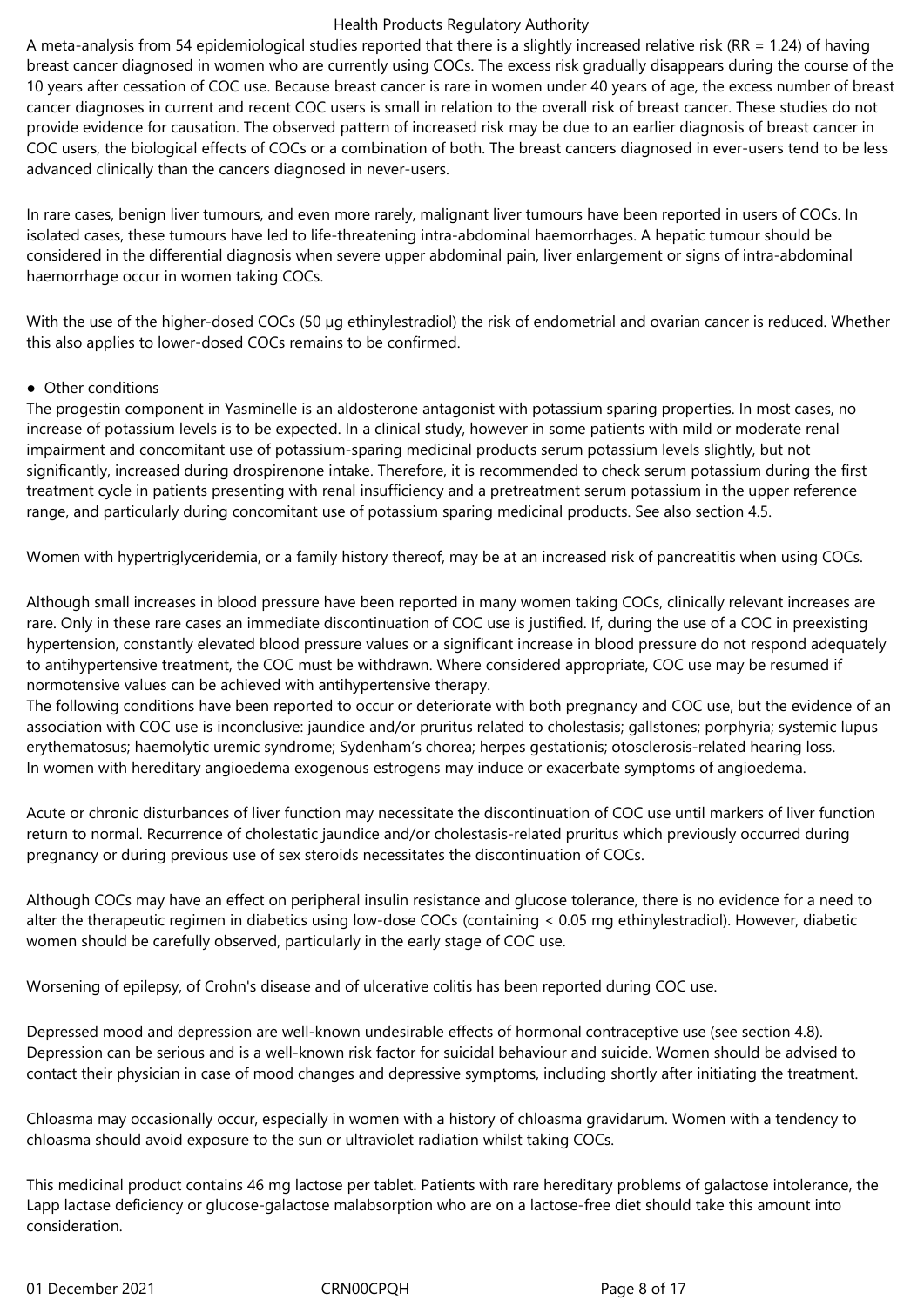## ALT elevations

During clinical trials with patients treated for hepatitis C virus infections (HCV) with the medicinal products containing ombitasvir/paritaprevir/ritonavir and dasabuvir with or without ribavirin, transaminase (ALT) elevations higher than 5 times the upper limit of normal (ULN) occurred significantly more frequent in women using ethinylestradiol-containing medications such as combined hormonal contraceptives (CHCs). Additionally, also in patients treated with glecaprevir/pibrentasvir, ALT elevations were observed in women using ethinylestradiol-containing medications such as CHCs (see sections 4.3 and 4.5).

# **Medical examination/consultation**

Prior to the initiation or reinstitution of Yasminelle a complete medical history (including family history) should be taken and pregnancy must be ruled out. Blood pressure should be measured and a physical examination should be performed, guided by the contra-indications (see section 4.3) and warnings (see section 4.4). It is important to draw a woman's attention to the information on venous and arterial thrombosis, including the risk of Yasminelle compared with other CHCs, the symptoms of VTE and ATE, the known risk factors and what to do in the event of a suspected thrombosis.

The woman should also be instructed to carefully read the user leaflet and to adhere to the advice given. The frequency and nature of examinations should be based on established practice guidelines and be adapted to the individual woman.

Women should be advised that hormonal contraceptives do not protect against HIV infections (AIDS) and other sexually transmitted diseases.

#### **Reduced efficacy**

The efficacy of COCs may be reduced in the event of e.g. missed tablets (see section 4.2), gastro-intestinal disturbances (see section 4.2) or concomitant medication (see section 4.5).

#### **Reduced cycle control**

With all COCs, irregular bleeding (spotting or breakthrough bleeding) may occur, especially during the first months of use. Therefore, the evaluation of any irregular bleeding is only meaningful after an adaptation interval of about three cycles.

If bleeding irregularities persist or occur after previously regular cycles, then non-hormonal causes should be considered and adequate diagnostic measures are indicated to exclude malignancy or pregnancy. These may include curettage.

In some women withdrawal bleeding may not occur during the tablet-free interval. If the COC has been taken according to the directions described in section 4.2, it is unlikely that the woman is pregnant. However, if the COC has not been taken according to these directions prior to the first missed withdrawal bleed or if two withdrawal bleeds are missed, pregnancy must be ruled out before COC use is continued.

#### **4.5 Interaction with other medicinal products and other forms of interactions**

Note: The prescribing information of concomitant medications should be consulted to identify potential interactions.

• Effects of other medicinal products on Yasminelle

Interactions can occur with drugs that induce microsomal enzymes which can result in increased clearance of sex hormones and which may lead to breakthrough bleeding and/or contraceptive failure.

#### Management

Enzyme induction can already be observed after a few days of treatment. Maximal enzyme induction is generally seen within a few weeks. After the cessation of drug therapy enzyme induction may be sustained for about 4 weeks.

#### Short-term treatment

Women on treatment with enzyme-inducing drugs should temporarily use a barrier method or another method of contraception in addition to the COC. The barrier method must be used during the whole time of the concomitant drug therapy and for 28 days after its discontinuation. If the drug therapy runs beyond the end of the tablets in the COC pack, the next COC pack should be started right after the previous one without the usual tablet-free interval.

#### Long-term treatment

01 December 2021 CRN00CPQH Page 9 of 17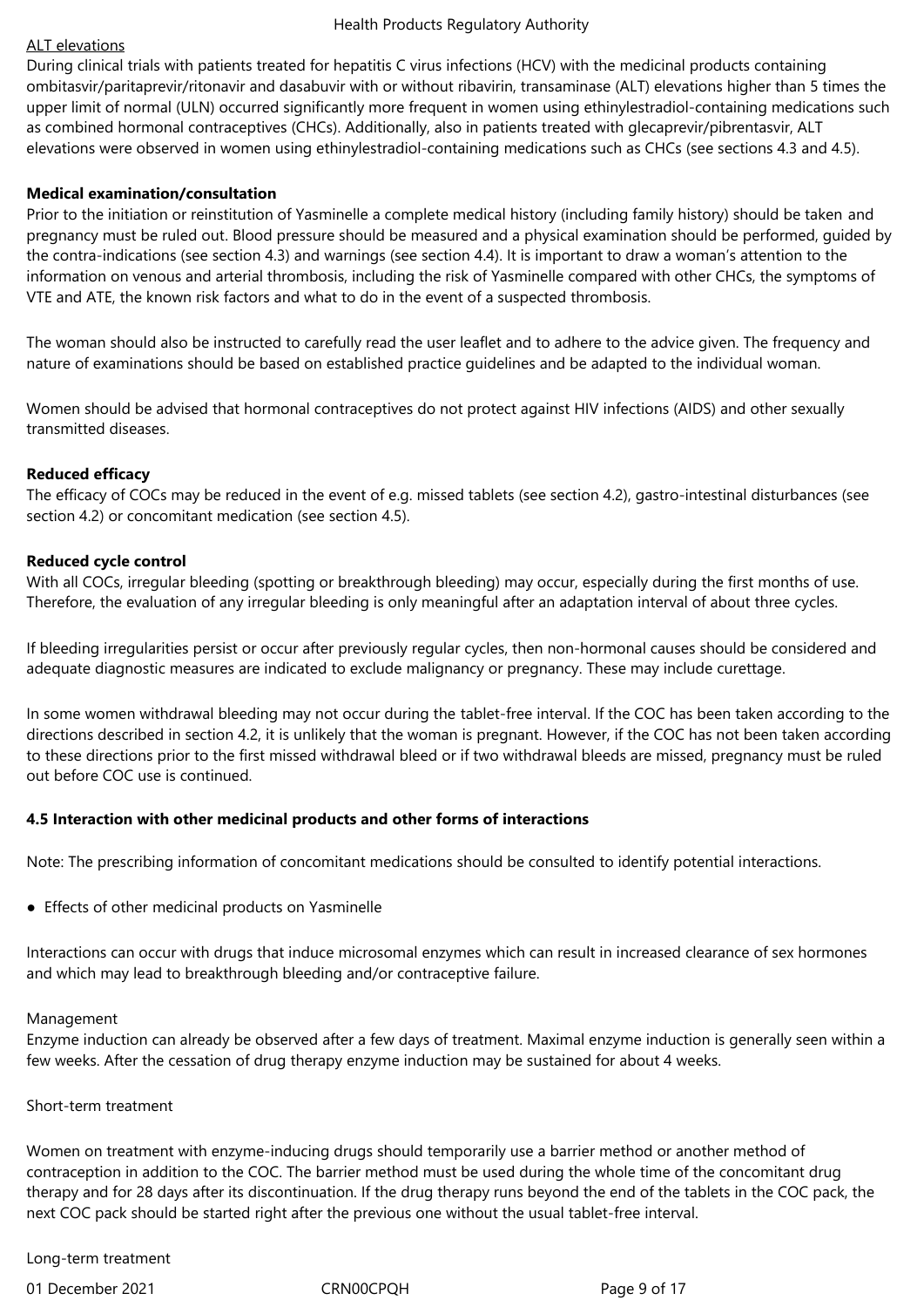In women on long-term treatment with hepatic enzyme-inducing active substances, another reliable, non-hormonal, method of contraception is recommended.

The following interactions have been reported in the literature.

# *Substances increasing the clearance of COCs (diminished efficacy of COCs by enzyme induction), e.g.:*

Barbiturates, bosentan, carbamazepine, phenytoin, primidone, rifampicin, and HIV medication ritonavir, nevirapine and efavirenz and possibly also felbamate, griseofulvin, oxcarbazepine, topiramate and products containing the herbal remedy St. John's Wort (hypericum perforatum).

# *Substances with variable effects on the clearance of COCs:*

When co-administered with COCs, many combinations of HIV protease inhibitors and non-nucleoside reverse transcriptase inhibitors, including combinations with HCV inhibitors can increase or decrease plasma concentrations of estrogen or progestins. The net effect of these changes may be clinically relevant in some cases.

Therefore, the prescribing information of concomitant HIV/HCV medications should be consulted to identify potential interactions and any related recommendations. In case of any doubt, an additional barrier contraceptive method should be used by women on protease inhibitor or non-nucleoside reverse transcriptase inhibitor therapy.

# *Substances decreasing the clearance of COCs (enzyme inhibitors):*

The clinical relevance of potential interactions with enzyme inhibitors remains unknown.

Concomitant administration of strong CYP3A4 inhibitors can increase plasma concentrations of the estrogen or the progestin or both.

In a multiple dose study with a drospirenone (3 mg/day) / ethinylestradiol (0.02 mg/day) combination, co-administration of the strong CYP3A4 inhibitor ketoconazole for 10 days increased the AUC(0-24h) of drospirenone and ethinylestradiol 2.7-fold and 1.4-fold, respectively.

Etoricoxib doses of 60 to 120 mg/day have been shown to increase plasma concentrations of ethinylestradiol 1.4 to 1.6-fold, respectively when taken concomitantly with a combined hormonal contraceptive containing 0.035 mg ethinylestradiol.

● Effects of Yasminelle on other medicinal products

COCs may affect the metabolism of certain other active substances. Accordingly, plasma and tissue concentrations may either increase (e.g. ciclosporin) or decrease (e.g. lamotrigine).

Based on in vivo interaction studies in female volunteers using omeprazole, simvastatin or midazolam as marker substrate, a clinically relevant interaction of drospirenone at doses of 3 mg with the cytochrome P450 mediated metabolism of other active substances is unlikely.

Clinical data suggests that ethinylestradiol is inhibiting the clearance of CYP1A2 substrates leading to a weak (e.g. theophylline) or moderate (e.g. tizanidine) increase in their plasma concentration.

● Pharmacodynamic interactions

Concomitant use with the medicinal products containing ombitasvir/paritaprevir/ritonavir and dasabuvir, with or without ribavirin, or glecaprevir/pibrentasvir may increase the risk of ALT elevations (see sections 4.3 and 4.4).

Therefore, Yasminelle-users must switch to an alternative method of contraception (e.g., progestagen-only contraception or non-hormonal methods) prior to starting therapy with this combination drug regimen. Yasminelle can be restarted 2 weeks following completion of treatment with this combination drug regimen. In patients without renal insufficiency, the concomitant use of drospirenone and ACE-inhibitors or NSAIDs did not show a significant effect on serum potassium. Nevertheless, concomitant use of Yasminelle with aldosterone antagonists or potassium-sparing diuretics has not been studied. In this case, serum potassium should be tested during the first treatment cycle. See also section 4.4.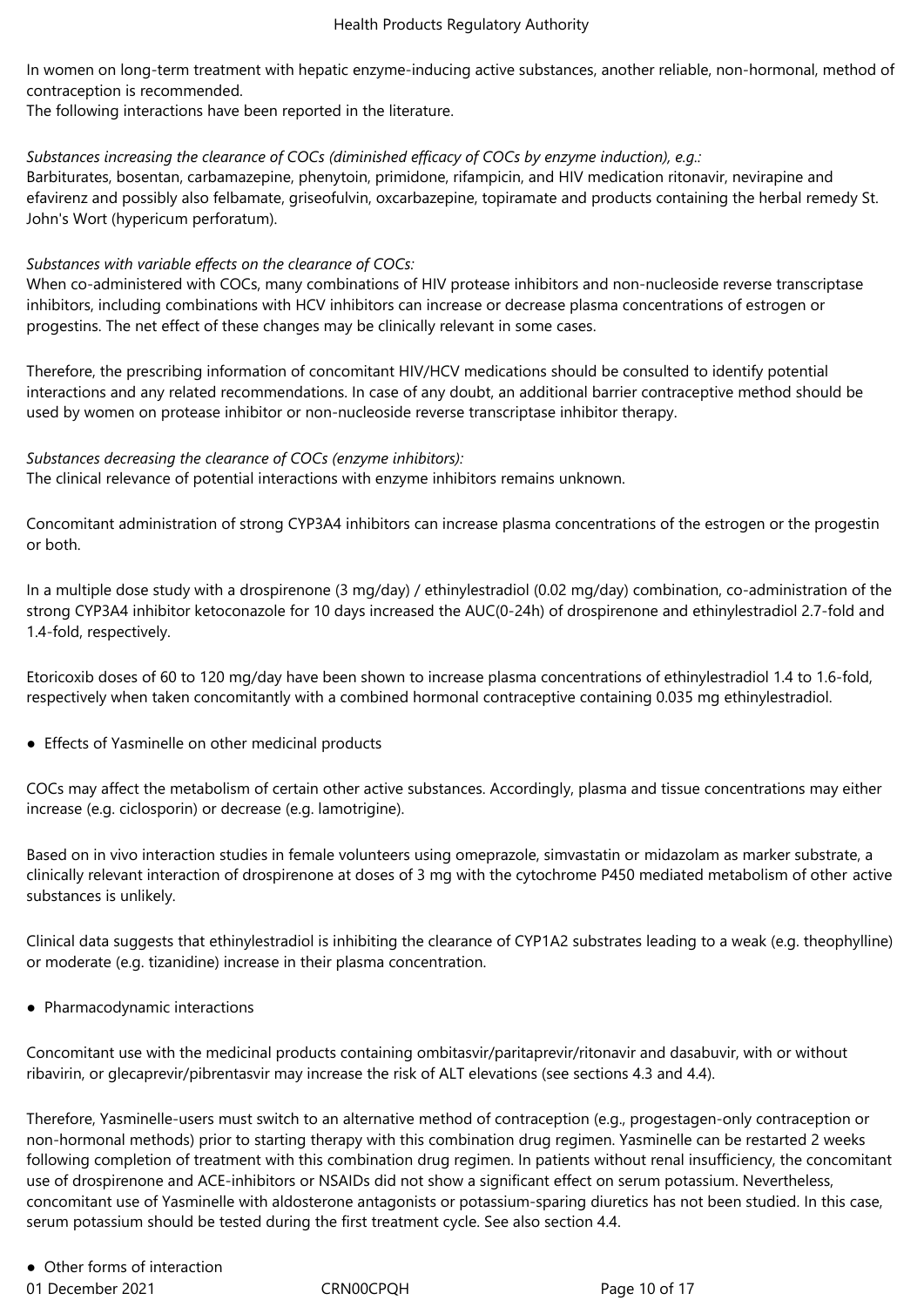# Laboratory tests

The use of contraceptive steroids may influence the results of certain laboratory tests, including biochemical parameters of liver, thyroid, adrenal and renal function, plasma levels of (carrier) proteins, e.g. corticosteroid-binding globulin and lipid/lipoprotein fractions, parameters of carbohydrate metabolism and parameters of coagulation and fibrinolysis. Changes generally remain within the normal laboratory range. Drospirenone causes an increase in plasma renin activity and plasma aldosterone induced by its mild antimineralocorticoid activity.

# **4.6 Fertility, pregnancy and lactation**

Pregnancy

Yasminelle is not indicated during pregnancy.

If pregnancy occurs during use of Yasminelle, the preparation should be withdrawn immediately. Extensive epidemiological studies have revealed neither an increased risk of birth defects in children born to women who used COCs prior to pregnancy, nor a teratogenic effect when COCs were taken inadvertently during pregnancy.

Animal studies have shown undesirable effects during pregnancy and lactation (see section5.3). Based on these animal data, undesirable effects due to hormonal action of the active compounds cannot be excluded. However, general experience with COCs during pregnancy did not provide evidence for an actual undesirable effect in humans.

The available data regarding the use of Yasminelle during pregnancy are too limited to permit conclusions concerning negative effects of Yasminelle on pregnancy, health of the foetus or neonate. To date, no relevant epidemiological data are available.

The increased risk of VTE during the postpartum period should be considered when re-starting Yasminelle (see section 4.2 and 4.4).

# Breastfeeding

Lactation may be influenced by COCs as they may reduce the quantity and change the composition of breast milk. Therefore, the use of COCs should generally not be recommended until the breast-feeding mother has completely weaned her child. Small amounts of the contraceptive steroids and/or their metabolites may be excreted with the milk during COC use. These amounts may affect the child.

# **4.7 Effects on ability to drive and use machines**

No studies on the effects on the ability to drive and use machines have been performed. No effects on ability to drive and use machines have been observed in users of COCs.

# **4.8 Undesirable effects**

For serious undesirable effects in COC users see also section4.4. The following adverse drug reactions have been reported during use of Yasminelle:

# **The table below reports adverse reactions by MedDRA system organ classes (MedDRA SOCs). The frequencies are based on clinical trial data.**

| <b>System Organ</b><br>Class (MedDRA) | Frequency of adverse reactions |                               |                           |
|---------------------------------------|--------------------------------|-------------------------------|---------------------------|
|                                       | Common                         | Uncommon                      | Rare                      |
|                                       | $≥1/100$ to <1/10              | $≥1/1,000$ to <1/100          | ≥1/10,000 to<br>< 1/1,000 |
| Infections and<br>infestations        |                                | Candidiasis<br>Herpes simplex |                           |
| Immune system<br>disorders            |                                | Allergic reaction             | Asthma                    |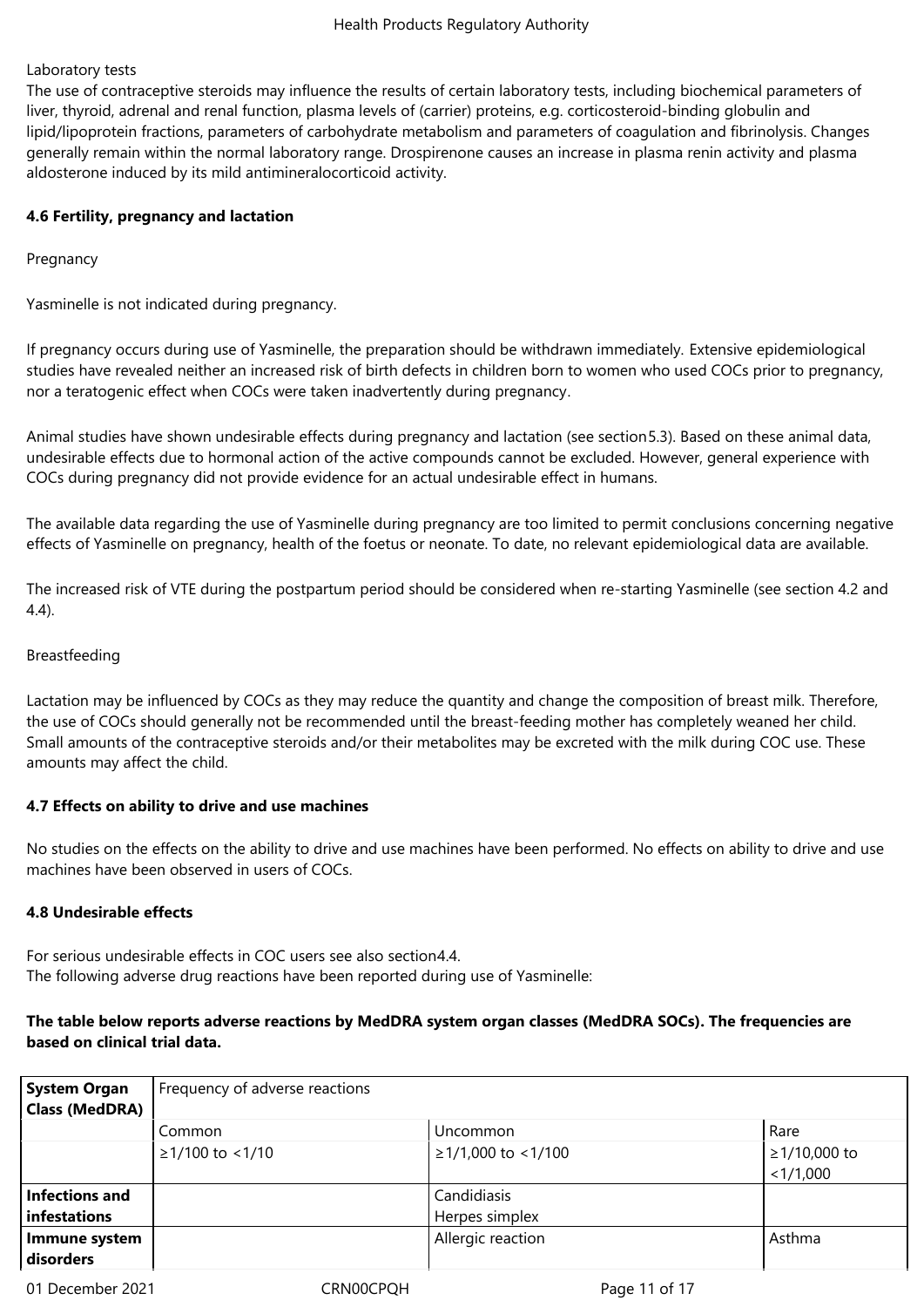| <b>System Organ</b><br><b>Class (MedDRA)</b>                    | Frequency of adverse reactions |                                                                                                |                                                                            |
|-----------------------------------------------------------------|--------------------------------|------------------------------------------------------------------------------------------------|----------------------------------------------------------------------------|
|                                                                 | Common                         | Uncommon                                                                                       | Rare                                                                       |
|                                                                 | ≥1/100 to <1/10                | ≥1/1,000 to <1/100                                                                             | ≥1/10,000 to<br>< 1/1,000                                                  |
| <b>Metabolism and</b><br>nutrition<br>disorders                 |                                | Increased appetite                                                                             |                                                                            |
| <b>Psychiatric</b><br>disorders                                 | <b>Emotional lability</b>      | Depression<br>Nervousness<br>Sleep disorder                                                    |                                                                            |
| <b>Nervous system</b><br>disorders                              | Headache                       | Paresthesia<br>Vertigo                                                                         |                                                                            |
| Ear and<br>Labyrinth<br>disorders                               |                                |                                                                                                | Hypoacusis                                                                 |
| <b>Eye disorders</b>                                            |                                | Visual disturbance                                                                             |                                                                            |
| <b>Cardiac</b>                                                  |                                | Extrasystoles                                                                                  |                                                                            |
| disorders                                                       |                                | Tachycardia                                                                                    |                                                                            |
| <b>Vascular</b><br>disorders                                    |                                | Pulmonary embolism<br>Hypertension<br>Hypotension<br>Migraine<br>Varicose vein                 | Venous<br>thromboembolism<br>(VTE)<br>Arterial<br>thromboembolism<br>(ATE) |
| <b>Respiratory,</b><br>thoracic and<br>mediastinal<br>disorders |                                | Pharyngitis                                                                                    |                                                                            |
| Gastrointestinal<br>disorders                                   | Abdominal pain                 | Nausea<br>Vomiting<br>Gastroenteritis<br>Diarrhea<br>Constipation<br>Gastrointestinal disorder |                                                                            |
| <b>Skin and</b><br>subcutaneous<br>tissue disorders             | Acne                           | Angioedema<br>Alopecia<br>Eczema<br>Pruritus<br>Rash<br>Dry skin<br>Seborrhea<br>Skin disorder | Erythema nodosum<br>Erythema<br>multiforme                                 |
| <b>Musculoskeletal</b><br>and connective                        |                                | Neck pain<br>Pain in extremity                                                                 |                                                                            |
| tissue disorders                                                |                                | Muscle cramps                                                                                  |                                                                            |
| <b>Renal and</b><br>urinary<br>disorders                        |                                | Cystitis                                                                                       |                                                                            |
| <b>Reproductive</b>                                             | Breast pain                    | Breast neoplasm                                                                                |                                                                            |
| system and                                                      | Breast enlargement             | Fibrocystic breast                                                                             |                                                                            |
| breast disorders                                                | <b>Breast tenderness</b>       | Galactorrhea                                                                                   |                                                                            |
|                                                                 | Dysmenorrhea                   | Ovarian cyst                                                                                   |                                                                            |
|                                                                 | Metrorrhagia                   | Hot flushes                                                                                    |                                                                            |
|                                                                 |                                | Menstrual disorder                                                                             |                                                                            |
|                                                                 |                                | Amenorrhea<br>Menorrhagia                                                                      |                                                                            |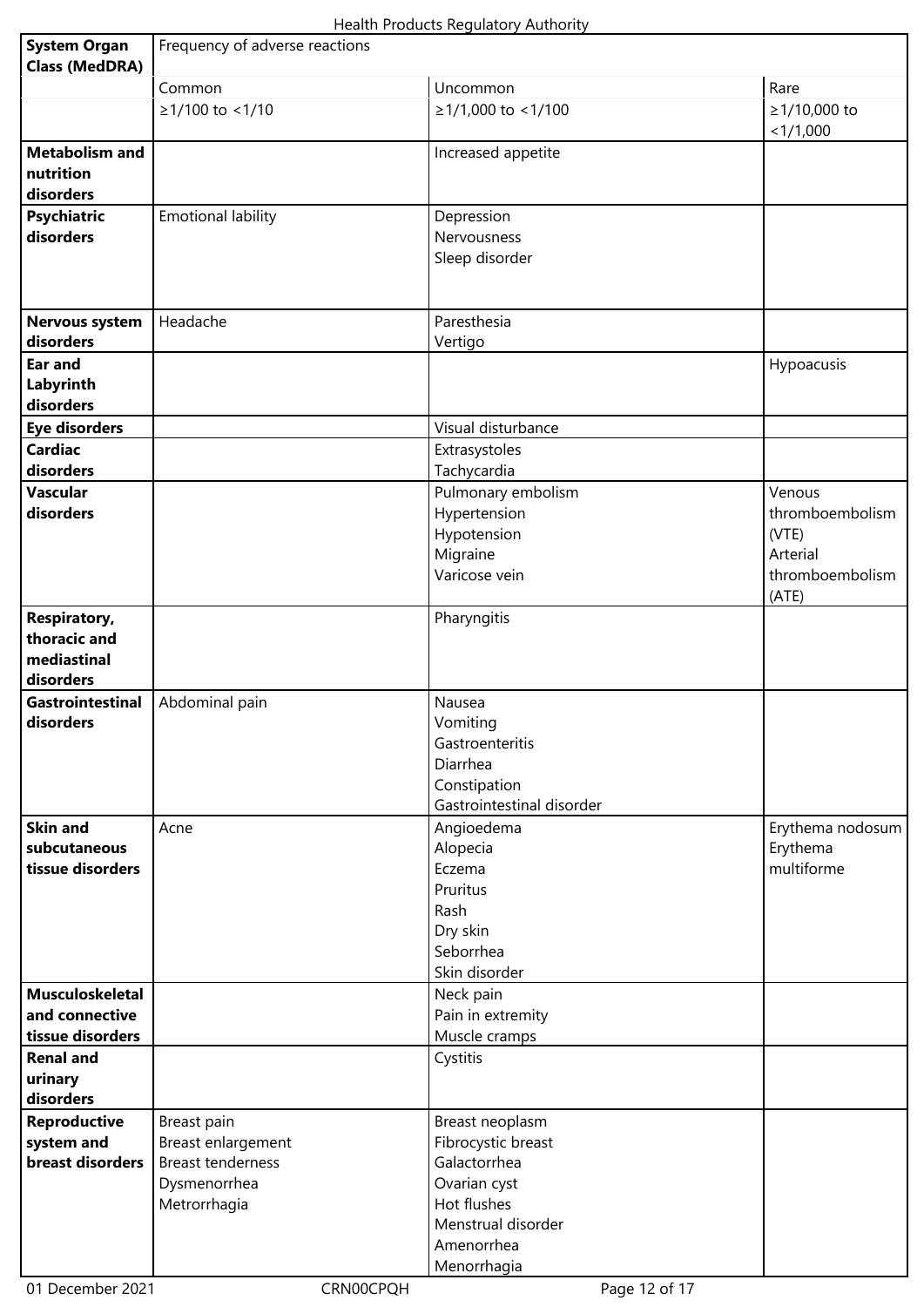| <b>System Organ</b><br><b>Class (MedDRA)</b> | Frequency of adverse reactions |                                                                                                                                                                       |                           |
|----------------------------------------------|--------------------------------|-----------------------------------------------------------------------------------------------------------------------------------------------------------------------|---------------------------|
|                                              | Common                         | Uncommon                                                                                                                                                              | Rare                      |
|                                              | $≥1/100$ to <1/10              | $≥1/1,000$ to <1/100                                                                                                                                                  | ≥1/10,000 to<br>< 1/1,000 |
|                                              |                                | Vaginal candidiasis<br>Vaginitis<br>Genital discharge<br>Vulvovaginal disorder<br>Vaginal dryness<br>Pelvic pain<br>Papanicolaou smear suspicious<br>Libido decreased |                           |
| General<br>disorders and                     |                                | Edema<br>Asthenia                                                                                                                                                     |                           |
| administration                               |                                | Pain                                                                                                                                                                  |                           |
| site conditions                              |                                | Excessive thirst                                                                                                                                                      |                           |
|                                              |                                | Sweating increased                                                                                                                                                    |                           |
| Investigations                               | Weight increase                | Weight decrease                                                                                                                                                       |                           |

The most appropriate MedDRA term is used to describe a certain reaction and its synonyms and related conditions.

Description of selected adverse reactions

An increased risk of arterial and venous thrombotic and thrombo-embolic events, including myocardial infarction, stroke, transient ischemic attacks, venous thrombosis and pulmonary embolism has been observed in women using CHCs, which are discussed in more detail in section 4.4.

The following serious adverse events have been reported in women using COCs, which are discussed in section 4.4 Special warnings and precautions for use:

- Venous thromboembolic disorders;
- Arterial thromboembolic disorders;
- Hypertension;
- Liver tumours;

- Occurrence or deterioration of conditions for which association with COC use is not conclusive: Crohn's disease, ulcerative colitis, epilepsy, uterine myoma, porphyria, systemic lupus erythematosus, herpes gestationis, Sydenham's chorea, haemolytic uremic syndrome, cholestatic jaundice;

- Chloasma;

- Acute or chronic disturbances of liver function may necessitate the discontinuation of COC use until markers of liver function return to normal.

- In women with hereditary angioedema exogenous estrogens may induce or exacerbate symptoms of angioedema

The frequency of diagnosis of breast cancer is very slightly increased among COC users. As breast cancer is rare in women under 40 years of age the excess number is small in relation to the overall risk of breast cancer. Causation with COC use is unknown. For further information, see sections 4.3 and 4.4.

#### *Interactions*

Breakthrough bleeding and/or contraceptive failure may result from interactions of other drugs (enzyme inducers) with oral contraceptives (see section 4.5).

#### Reporting of suspected adverse reactions

Reporting suspected adverse reactions after authorisation of the medicinal product is important. It allows continued monitoring of the benefit/risk balance of the medicinal product. Healthcare professionals are asked to report any suspected adverse reactions via HPRA Pharmacovigilance. Website: www.hpra.ie.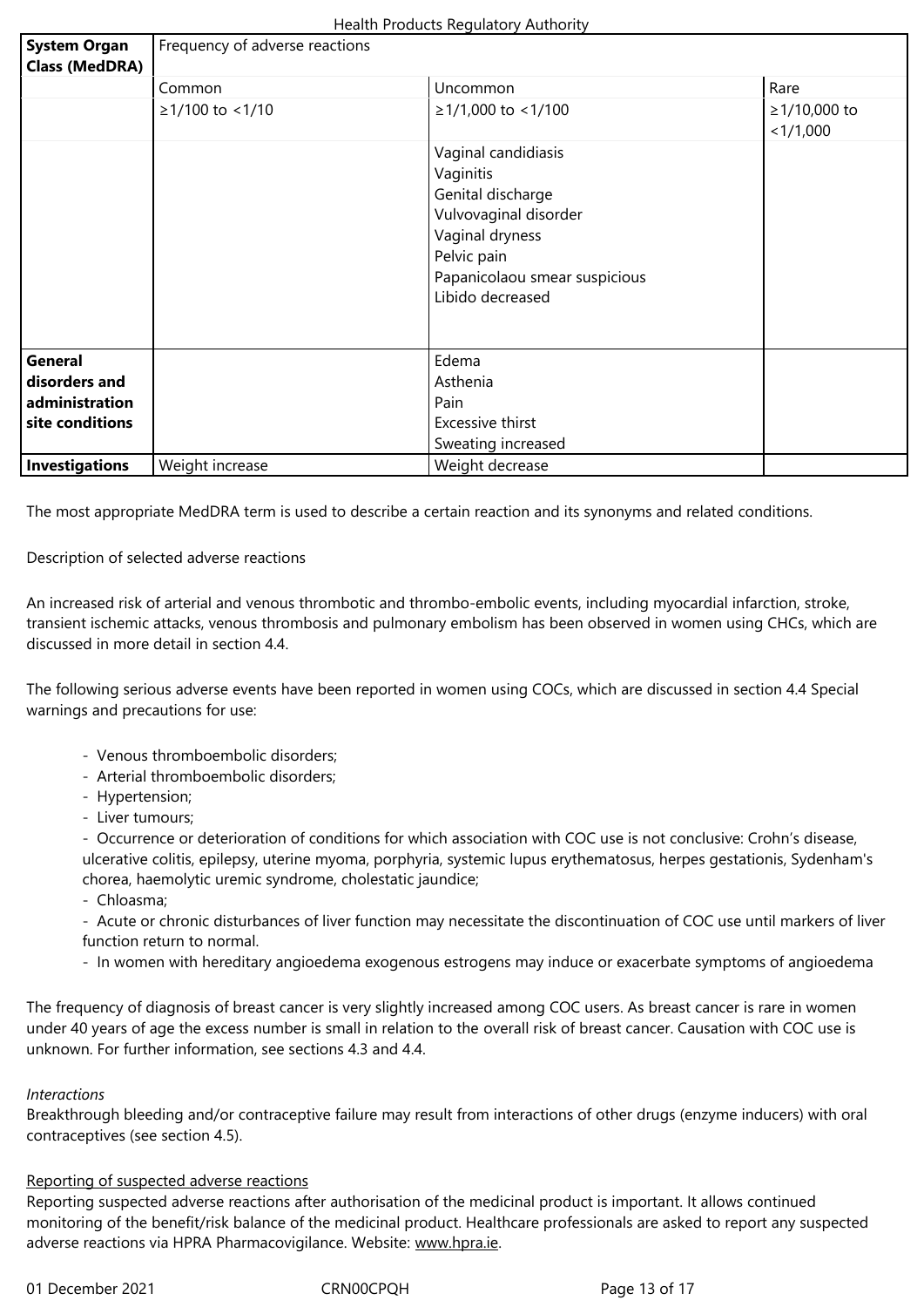## **4.9 Overdose**

There has not yet been any experience of overdose with Yasminelle. On the basis of general experience with combined oral contraceptives, symptoms that may possibly occur in this case are nausea, vomiting and withdrawal bleeding. Withdrawal bleeding may even occur in girls before their menarche, if they accidentally take the medicinal product. There are no antidotes and further treatment should be symptomatic.

#### **5 PHARMACOLOGICAL PROPERTIES**

#### **5.1 Pharmacodynamic properties**

Pharmacotherapeutic group (ATC): Progestogens and estrogens, fixed combinations ATC Code: G03AA12.

Pearl Index for method failure: 0.11 (upper two-sided 95 % confidence limit: 0.60). Overall Pearl Index (method failure + patient failure): 0.31 (upper two-sided 95 % confidence limit: 0.91).

The contraceptive effect of Yasminelle is based on the interaction of various factors, the most important of which are seen as the inhibition of ovulation and the changes in the endometrium.

Yasminelle is a combined oral contraceptive with ethinylestradiol and the progestogen drospirenone. In a therapeutic dosage, drospirenone also possesses antiandrogenic and mild antimineralocorticoid properties. It has no estrogenic, glucocorticoid and antiglucocorticoid activity. This gives drospirenone a pharmacological profile closely resembling the natural hormone progesterone.

There are indications from clinical studies that the mild antimineralocorticoid properties of Yasminelle result in a mild antimineralocorticoid effect.

#### **5.2 Pharmacokinetic properties**

● Drospirenone

#### Absorption

Orally administered drospirenone is rapidly and almost completely absorbed. Maximum concentrations of the active substance in serum of about 38 ng/ml are reached at about 1-2 h after single ingestion. Bioavailability is between 76 and 85 %. Concomitant ingestion of food has no influence on the bioavailability of drospirenone.

#### Distribution

After oral administration, serum drospirenone levels decrease with a terminal half-life of 31 h. Drospirenone is bound to serum albumin and does not bind to sex hormone binding globulin (SHBG) or corticoid binding globulin (CBG). Only 3 - 5 % of the total serum concentrations of the active substance are present as free steroid. The ethinylestradiol-induced increase in SHBG does not influence the serum protein binding of drospirenone. The mean apparent volume of distribution of drospirenone is  $3.7 \pm 1.2$  l/kg.

# **Biotransformation**

Drospirenone is extensively metabolized after oral administration. The major metabolites in plasma are the acid form of drospirenone, generated by opening of the lactone ring, and the 4,5-dihydro-drospirenone-3-sulfate, formed by reduction and subsequent sulfatation. Drospirenone is also subject to oxidative metabolism catalyzed by CYP3A4. In vitro, drospirenone is capable to inhibit weakly to moderately the cytochrome P450 enzymes CYP1A1, CYP2C9, CYP2C19 and CYP3A4.

#### Elimination

The metabolic clearance rate of drospirenone in serum is  $1.5 \pm 0.2$  ml/min/kg. Drospirenone is excreted only in trace amounts in unchanged form. The metabolites of drospirenone are excreted with the feces and urine at an excretion ratio of about 1.2 to 1.4. The half-life of metabolite excretion with the urine and feces is about 40h.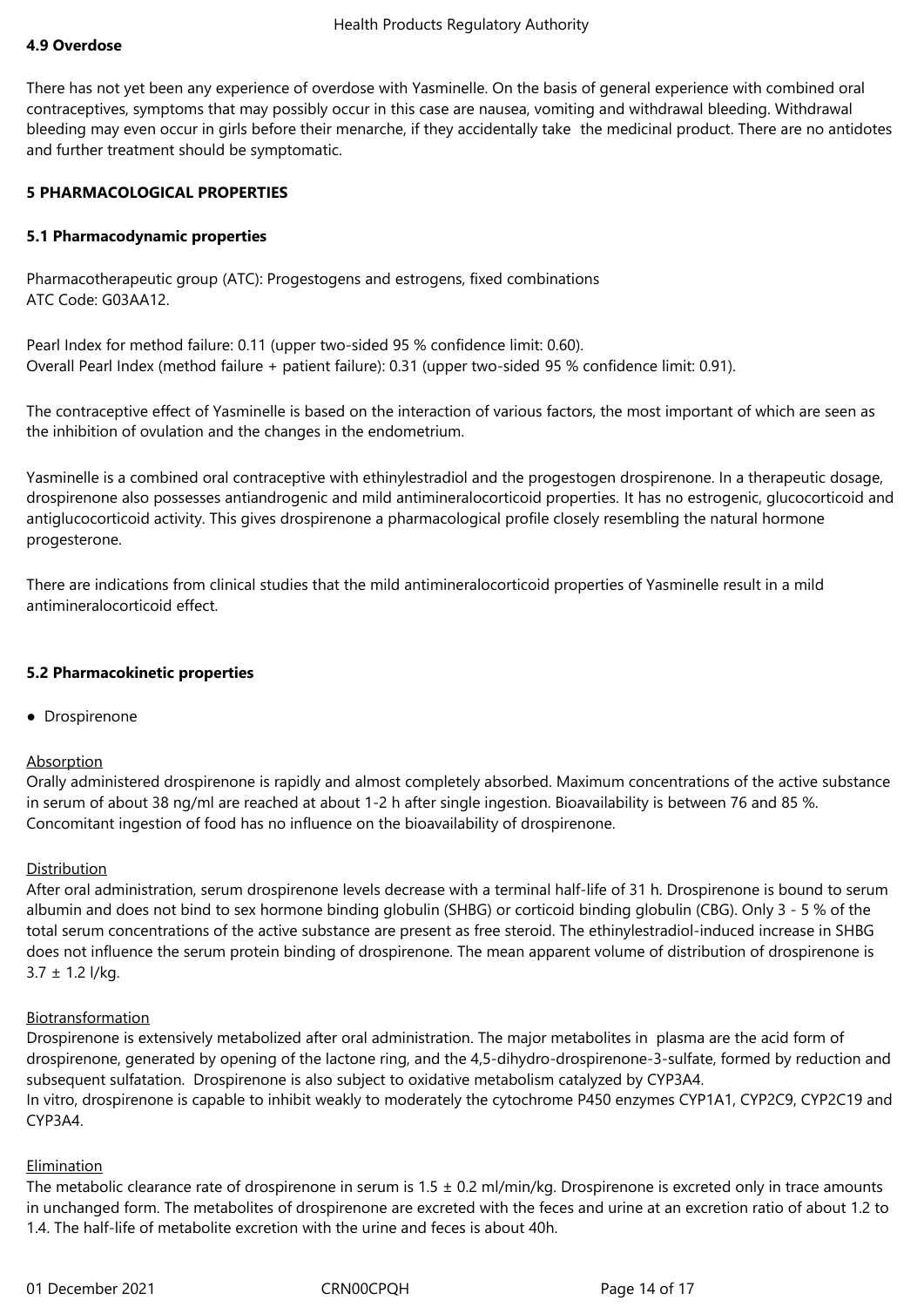# Steady-State Conditions

During a treatment cycle, maximum steady-state concentrations of drospirenone in serum of about 70 ng/ml are reached after about 8 days of treatment. Serum drospirenone levels accumulated by a factor of about 3 as a consequence of the ratio of terminal half-life and dosing interval.

# Special Populations

# *Effect of renal impairment*

Steady-state serum drospirenone levels in women with mild renal impairment (creatinine clearance CLcr, 50-80 mL/min) were comparable to those of women with normal renal function. The serum drospirenone levels were on average 37 % higher in women with moderate renal impairment (CLcr, 30 - 50 mL/min) compared to those in women with normal renal function. Drospirenone treatment was also well tolerated by women with mild and moderate renal impairment. Drospirenone treatment did not show any clinically significant effect on serum potassium concentration.

# *Effect of hepatic impairment*

In a single dose study, oral clearance (CL/F) was decreased approximately 50 % in volunteers with moderate hepatic impairment as compared to those with normal liver function. The observed decline in drospirenone clearance in volunteers with moderate hepatic impairment did not translate into any apparent difference in terms of serum potassium concentrations. Even in the presence of diabetes and concomitant treatment with spironolactone (two factors that can predispose a patient to hyperkalemia) an increase in serum potassium concentrations above the upper limit of the normal range was not observed. It can be concluded that drospirenone is well tolerated in patients with mild or moderate hepatic impairment (Child-Pugh B).

# *Ethnic groups*

No clinically relevant differences in the pharmacokinetics of drospirenone or ethinylestradiol between Japanese and Caucasian women have been observed.

● Ethinylestradiol

# Absorption

Orally administered ethinylestradiol is absorbed rapidly and completely. Peak serum concentrations of about 33 pg/ml are reached within 1 - 2 hours after single oral administration. Absolute bioavailability as a result of presystemic conjugation and first-pass metabolism is approximately 60 %. Concomitant intake of food reduced the bioavailability of ethinylestradiol in about 25 % of the investigated subjects while no change was observed in the others.

# Distribution

Serum ethinylestradiol levels decrease in two phases, the terminal disposition phase is characterized by a half-life of approximately 24 hours. Ethinylestradiol is highly but non-specifically bound to serum albumin (approximately 98.5 %), and induces an increase in the serum concentrations of SHBG and corticoid binding globulin (CBG). An apparent volume of distribution of about 5 l/kg was determined.

# Biotransformation

Ethinylestradiol is subject to significant gut and hepatic first-pass metabolism. Ethinylestradiol is primarily metabolized by aromatic hydroxylation but a wide variety of hydroxylated and methylated metabolites are formed, and these are present as free metabolites and as conjugates with glucuronides and sulfate. The metabolic clearance rate of ethinylestradiol is about 5 ml/min/kg.

In vitro, ethinylestradiol is a reversible inhibitor of CYP2C19, CYP1A1 and CYP1A2 as well as a mechanism based inhibitor of CYP3A4/5, CYP2C8, and CYP2J2.

# Elimination

Ethinylestradiol is not excreted in unchanged form to any significant extent. The metabolites of ethinylestradiol are excreted at a urinary to biliary ratio of 4:6. The half-life of metabolite excretion is about 1 day.

# Steady-state conditions

Steady-state conditions are reached during the second half of a treatment cycle and serum levels of ethinylestradiol accumulate by a factor of about 2.0 to 2.3.

# **5.3 Preclinical safety data**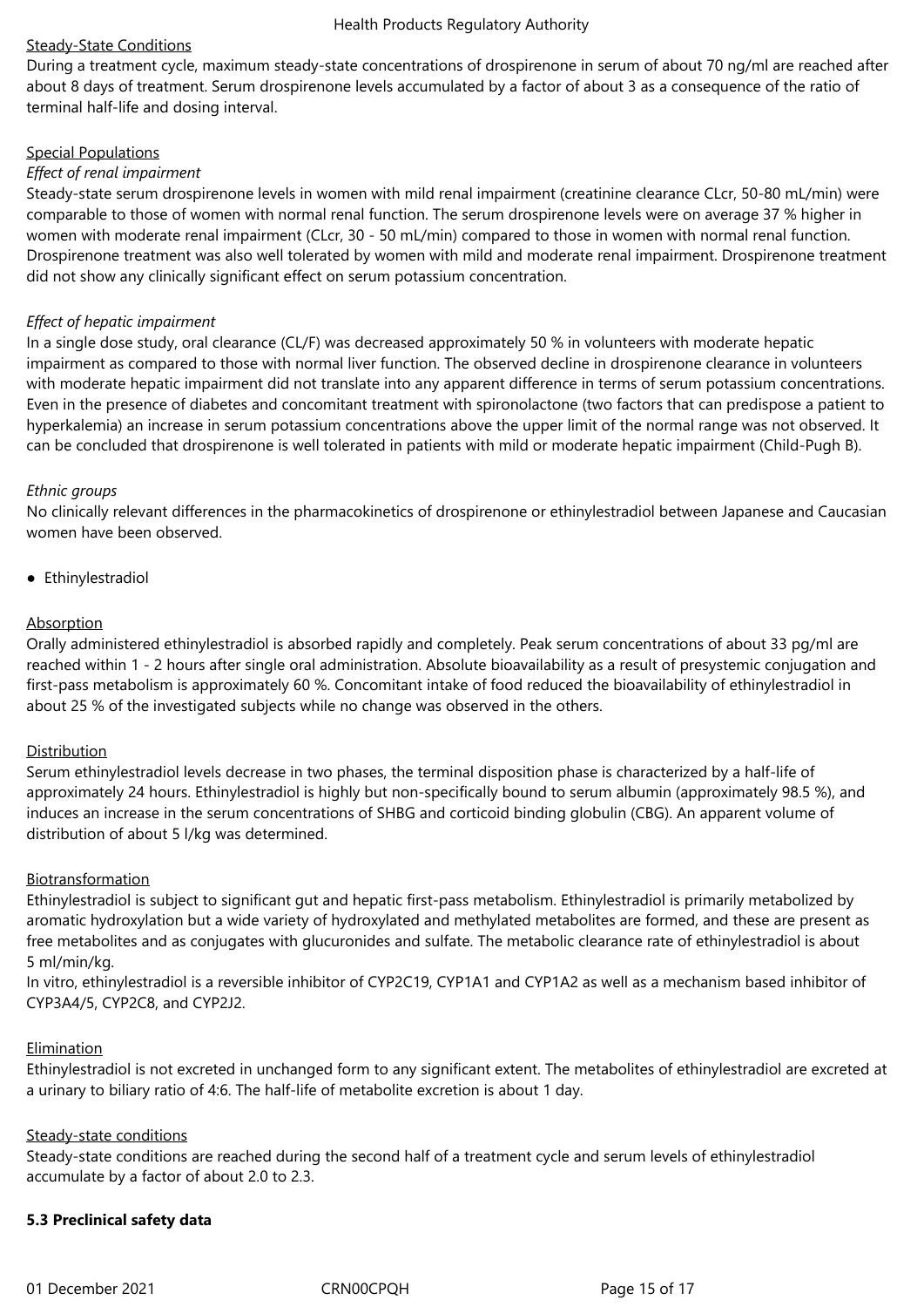In laboratory animals, the effects of drospirenone and ethinylestradiol were confined to those associated with the recognised pharmacological action. In particular, reproduction toxicity studies revealed embryotoxic and fetotoxic effects in animals which are considered as species specific. At exposures exceeding those in users of Yasminelle, effects on sexual differentiation were observed in rat fetuses but not in monkeys.

Environmental Risk Assessment (ERA)

Environmental risk assessment studies have shown that ethinylestradiol and drospirenone have the potential of posing a risk to the aquatic environment (see section 6.6).

# **6 PHARMACEUTICAL PARTICULARS**

# **6.1 List of excipients**

*Tablet core:* Lactose monohydrate Maize starch Magnesium stearate (E470b)

*Tablet coating:* Hypromellose (E464) Talc (E553b) Titanium dioxide (E171) Ferric oxide pigment, red (E172)

# **6.2 Incompatibilities**

Not applicable.

# **6.3 Shelf life**

5 years.

# **6.4 Special precautions for storage**

This medical product does not require any special storage conditions.

# **6.5 Nature and contents of container**

Transparent PVC/Aluminium blister.

Pack sizes:

21 tablets 3x21 tablets 6x21 tablets 13x21 tablets

Not all pack sizes may be marketed.

# **6.6 Special precautions for disposal**

This medicinal product may pose a risk to the environment (see section 5.3). Any unused medicinal product or waste material should be disposed of in accordance with local requirements.

# **7 MARKETING AUTHORISATION HOLDER**

01 December 2021 CRN00CPQH CRNOOCPQH Page 16 of 17 Bayer Limited The Atrium Blackthorn Road